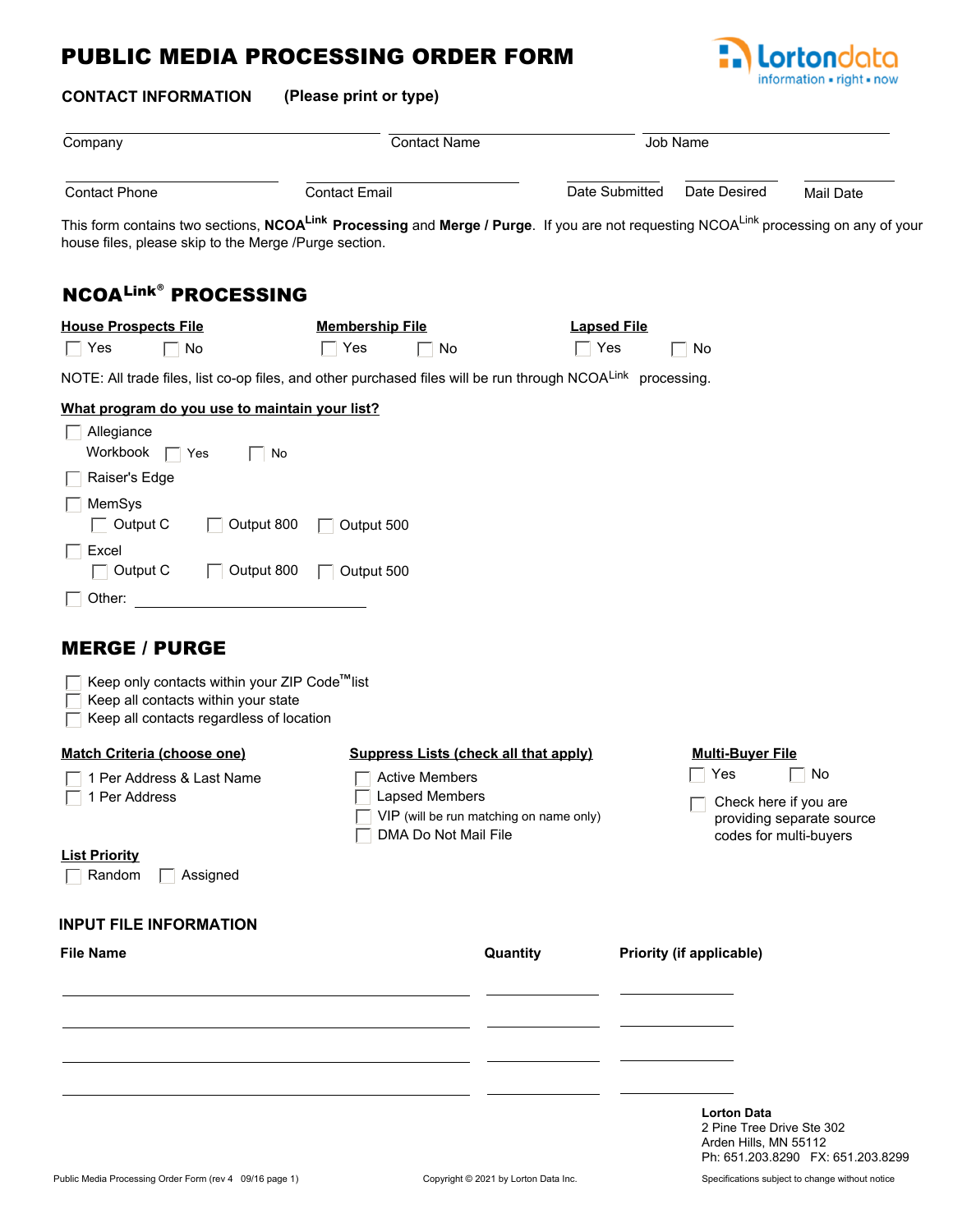## PUBLIC MEDIA PROCESSING ORDER FORM continued

| <b>SEED RECORDS</b>                                                                                          |                                                                 |                                                                                                                                                                                                                                                                                                                                                                                                                                                                                                                                             |
|--------------------------------------------------------------------------------------------------------------|-----------------------------------------------------------------|---------------------------------------------------------------------------------------------------------------------------------------------------------------------------------------------------------------------------------------------------------------------------------------------------------------------------------------------------------------------------------------------------------------------------------------------------------------------------------------------------------------------------------------------|
| $\Box$ No<br>Yes                                                                                             |                                                                 |                                                                                                                                                                                                                                                                                                                                                                                                                                                                                                                                             |
| Name                                                                                                         | Mailing Address, City, State, ZIP                               |                                                                                                                                                                                                                                                                                                                                                                                                                                                                                                                                             |
|                                                                                                              |                                                                 |                                                                                                                                                                                                                                                                                                                                                                                                                                                                                                                                             |
| If you have more than three seed names, please provide separately.                                           |                                                                 |                                                                                                                                                                                                                                                                                                                                                                                                                                                                                                                                             |
| <b>OUTPUT FILE INFORMATION</b><br><b>Net Merge / Purge File</b>                                              |                                                                 |                                                                                                                                                                                                                                                                                                                                                                                                                                                                                                                                             |
| $\Box$ dBASE<br>$ASCII: \Box$ Tab                                                                            | $\Box$ ","<br>Fixed                                             |                                                                                                                                                                                                                                                                                                                                                                                                                                                                                                                                             |
| <b>BILLING INFORMATION</b>                                                                                   |                                                                 |                                                                                                                                                                                                                                                                                                                                                                                                                                                                                                                                             |
| Lorton Data accepts Visa, MasterCard, American Express,                                                      |                                                                 |                                                                                                                                                                                                                                                                                                                                                                                                                                                                                                                                             |
| and Discover.                                                                                                |                                                                 |                                                                                                                                                                                                                                                                                                                                                                                                                                                                                                                                             |
|                                                                                                              |                                                                 |                                                                                                                                                                                                                                                                                                                                                                                                                                                                                                                                             |
| <b>Credit Card</b>                                                                                           |                                                                 | Credit Card Billing Address & ZIP Code: [19] Dredit Card Billing Address & ZIP Code:                                                                                                                                                                                                                                                                                                                                                                                                                                                        |
| Terms                                                                                                        |                                                                 |                                                                                                                                                                                                                                                                                                                                                                                                                                                                                                                                             |
| To whom should the invoice be sent?                                                                          |                                                                 |                                                                                                                                                                                                                                                                                                                                                                                                                                                                                                                                             |
| <b>Contact Name</b>                                                                                          |                                                                 |                                                                                                                                                                                                                                                                                                                                                                                                                                                                                                                                             |
| <b>AUTHORIZATION</b> Please read and sign to authorize processing. Must be signed for processing to proceed. |                                                                 | The undersigned, as an authorized agent of the Customer, herby authorizes Lorton Data to process the Customer's files as indicated The Customer understands the nature,<br>scope and limitations of the processing as well as the nature of the output to be generated by Lorton Data on behalf of the Customer. Customer agrees to examine output data<br>for validity. Customer will not hold Lorton Data liable for any damages greater that the charges herein resulting from the use of invalid data. The Customer further understands |
|                                                                                                              |                                                                 | that this order is subject to and will be processed solely in accordance with Lorton Data's General Terns and Conditions as set forth on the next page (side C) of this form.                                                                                                                                                                                                                                                                                                                                                               |
| Authorized by<br><u> 1980 - Johann Barn, fransk politik (d. 1980)</u>                                        |                                                                 |                                                                                                                                                                                                                                                                                                                                                                                                                                                                                                                                             |
| Name (Please print)                                                                                          |                                                                 | <u> 1989 - Andrea Andrew Maria (h. 1989).</u>                                                                                                                                                                                                                                                                                                                                                                                                                                                                                               |
|                                                                                                              | Please email the completed form to GreaterPublic@lortondata.com |                                                                                                                                                                                                                                                                                                                                                                                                                                                                                                                                             |
|                                                                                                              |                                                                 | Lorton Data is a non-exclusive Full Service Provider Licensee of the United States Postal Service®. The prices for NCOA <sup>Link</sup> are not established, controlled or approved by the USPS. The following trademarks                                                                                                                                                                                                                                                                                                                   |
| are owned by the USPS: NCOA <sup>Link</sup> , ZIP Code, United States Postal Service, USPS.                  |                                                                 | 2 Pine Tree Drive Ste 302                                                                                                                                                                                                                                                                                                                                                                                                                                                                                                                   |

**Mortondata** information - right - now

Arden Hills, MN 55112